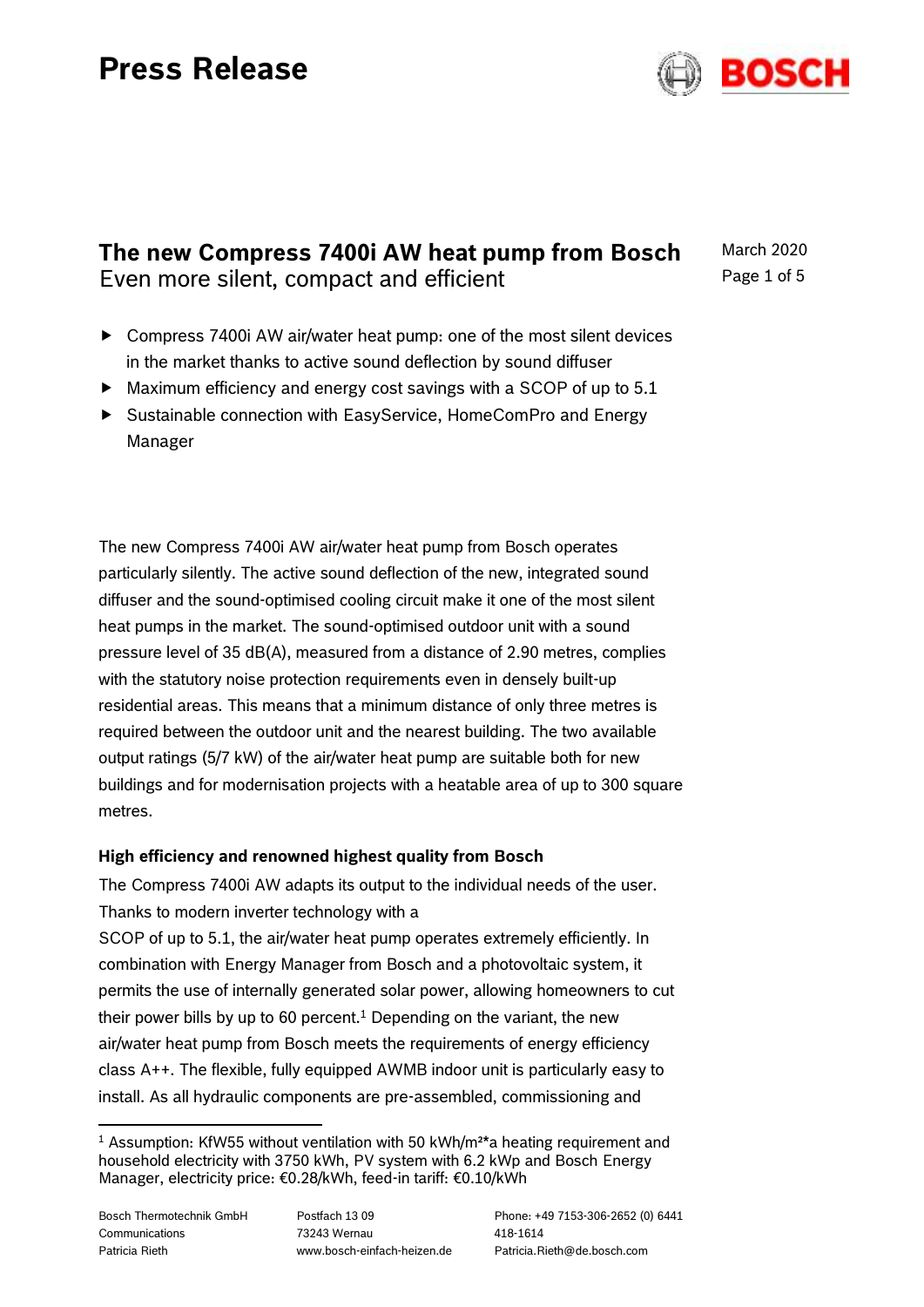maintenance are made easy for the heating contractor. With the help of the two accessory conversion kits, the heat pump can be flexibly extended to one mixed circuit or two heating circuits. The integrable accessories ensure easy installation and insulation of the entire heating system. Alternatively, the AWM indoor unit with a 180 litre drinking water tank may be installed.

Another advantage is the fact that the outdoor unit of the Compress 7400i AW may be matched to the house façade using a customised premium foil.

# **HomeCom Pro, Easy Service and Energy Manager provide smart functions for greater user comfort**

All Bosch heat pumps come standard equipped with an internet gateway and can be connected online during commissioning. This internet interface allows the Compress 7400i AW to be connected to the home network. The Bosch HomeCom portal supplies users with information on the energy consumption and efficiency of the heat pump. Heating contractors may use the HomeCom Pro portal to remotely monitor the new heat pump and will immediately be notified by e-mail in case of any disruptions. With HomeCom Pro, customers benefit from the new extended warranty; besides the 5-year system warranty, customers receive an additional full 2-year warranty for their Bosch heat pump system (with integrated or separate storage tank) – the 5+2-year system warranty.

The EasyService app and the Smart Service Key from Bosch make commissioning and the generation of a digital service log via smartphone simple and quick. With all digital solutions, homeowners will retain full control over their data, as they decide which information is transmitted to the heating contractor. If homeowners integrate a photovoltaic system into their home network, the additional use of Bosch Energy Manager will increase efficiency and reduce their dependence on the power grid. Energy Manager ensures that internally generated electricity is fully utilised and costs are reduced as the energy is efficiently distributed to smart household appliances such as the heat pump.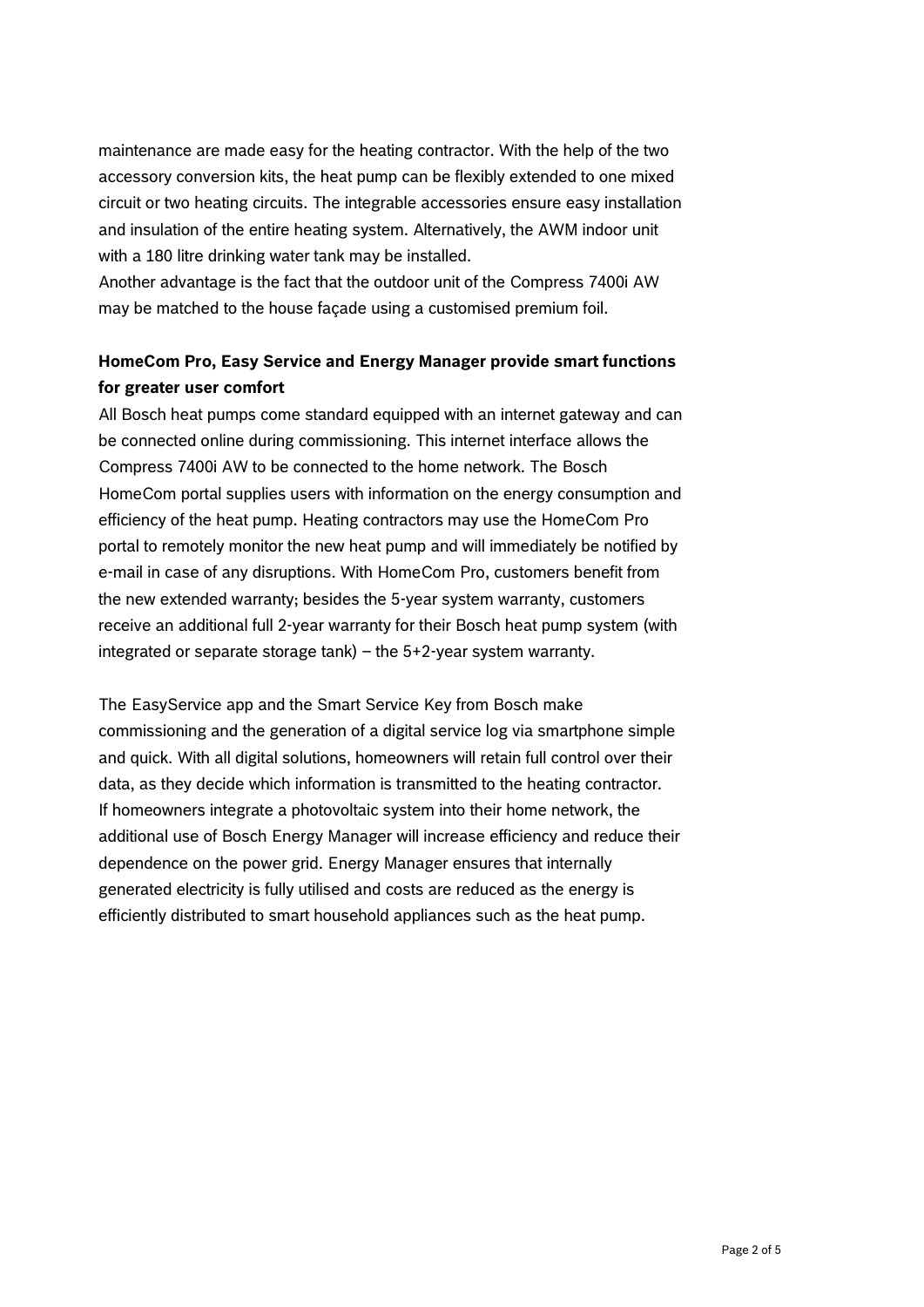

### **Bosch press photo 01/02**

Thanks to its compact dimensions and low noise level, the new Compress 7400i AW air/water heat pump from Bosch is particularly suited for installation in new single-family homes. (Source: Bosch)



### **Bosch press photo 02/03**

A sound pressure level of 35 dB(A) makes the Compress 7400i AW one of the most silent heat pumps in the market. This is due to the active sound deflection as well as the sound-optimised cooling circuit of the new integrated diffuser. (Source: Bosch)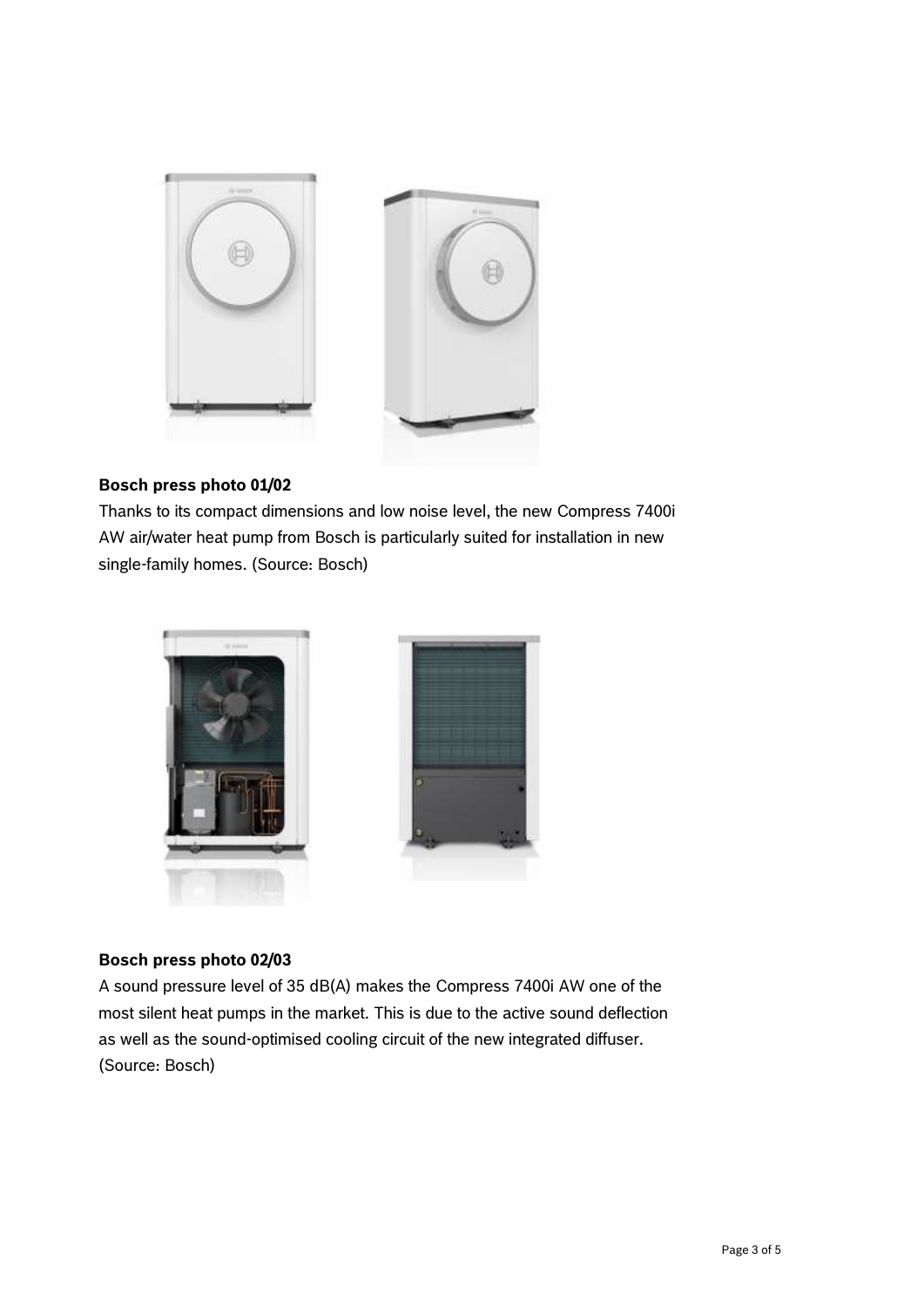**The following information** makes it easier for you to publish the present press release on your online and social media channels. Use the snippets to optimise your websites for search engines, for your e-mail newsletters or to reach your readers via Facebook and Twitter.

#### **Search engine optimisation (SEO)**

#### **Meta description**

Thanks to its compact dimensions and low noise level, the air/water heat pump Compress 7400i AW offered by Bosch is particularly suited for installation in single-family homes. In combination with Bosch Energy Manager, the Compress 7400i AW is the ideal component for a sustainably controlled energy supply.

#### **Tags/keywords**

Bosch, heat pump; air/water heat pump; Compress 7400i AW; outdoor unit; indoor unit; AWMB; Energy Manager; HomeCom; HomeCom Pro

#### **Social media / newsletter lead**

#### **Facebook**

Shush... simply silent and compact – the new Compress 7400i AW air/water heat pump from Bosch. More information at <Link>

#### **Twitter**

Simply silent and compact – the new Compress 7400i AW air/water heat pump from #Bosch. More information at <Link> #smartheating #easilyconnected #FutureThermotechnology

*Bosch Thermotechnik ist ein führender europäischer Hersteller von energieeffizienten Heizungsprodukten und Warmwasserlösungen. Im Geschäftsjahr 2018 erzielte Bosch Thermotechnik mit rund 14 200 Mitarbeitern einen Umsatz von rund 3,5 Milliarden Euro, davon 66 Prozent außerhalb Deutschlands. Bosch Thermotechnik verfügt über starke internationale und regionale Marken und ein differenziertes Produktspektrum, das in Europa, Amerika und Asien produziert wird.*

*Mehr Informationen unter [www.bosch-thermotechnik.de](http://www.bosch-thermotechnik.de/)*

*Die Bosch-Gruppe ist ein international führendes Technologie- und Dienstleistungsunternehmen mit weltweit rund 403 000 Mitarbeitern (Stand: 31.12.2019). Sie erwirtschaftete im Geschäftsjahr 2019 nach vorläufigen Zahlen einen Umsatz von 77,9 Milliarden Euro. Die Aktivitäten gliedern sich in die vier Unternehmensbereiche Mobility Solutions, Industrial Technology, Consumer Goods sowie Energy and Building Technology. Als führender Anbieter im Internet der Dinge (IoT) bietet Bosch innovative Lösungen für Smart Home, Smart City, Connected Mobility und Industrie 4.0. Mit seiner Kompetenz in Sensorik, Software und Services sowie der eigenen IoT Cloud ist das Unternehmen in der Lage, seinen Kunden vernetzte und domänenübergreifende Lösungen aus einer Hand anzubieten. Strategisches*